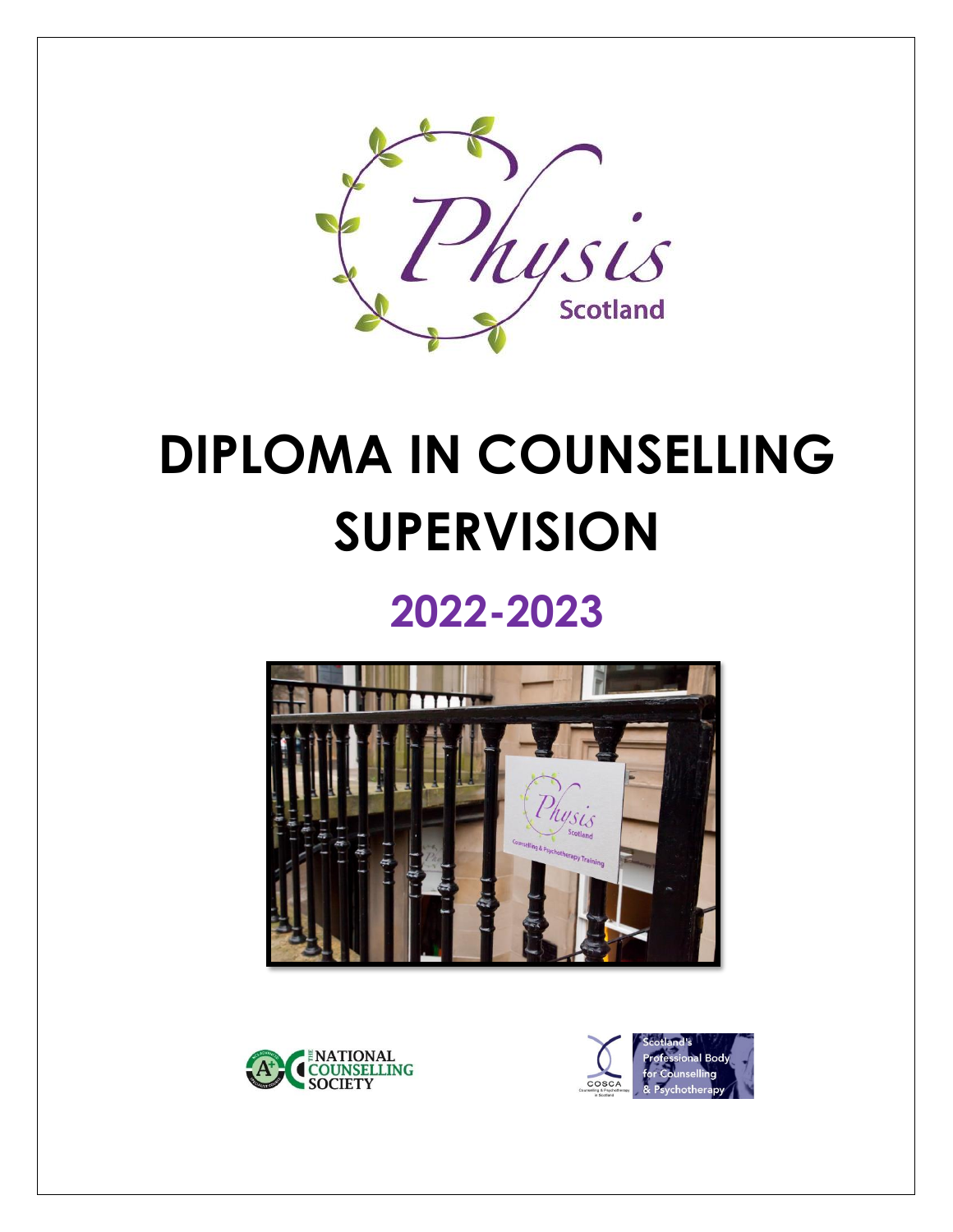

# **CONTENTS**

| HOW TO APPLY FOR THE DIPLOMA IN COUNSELLING SUPERVISION 10 |
|------------------------------------------------------------|
|                                                            |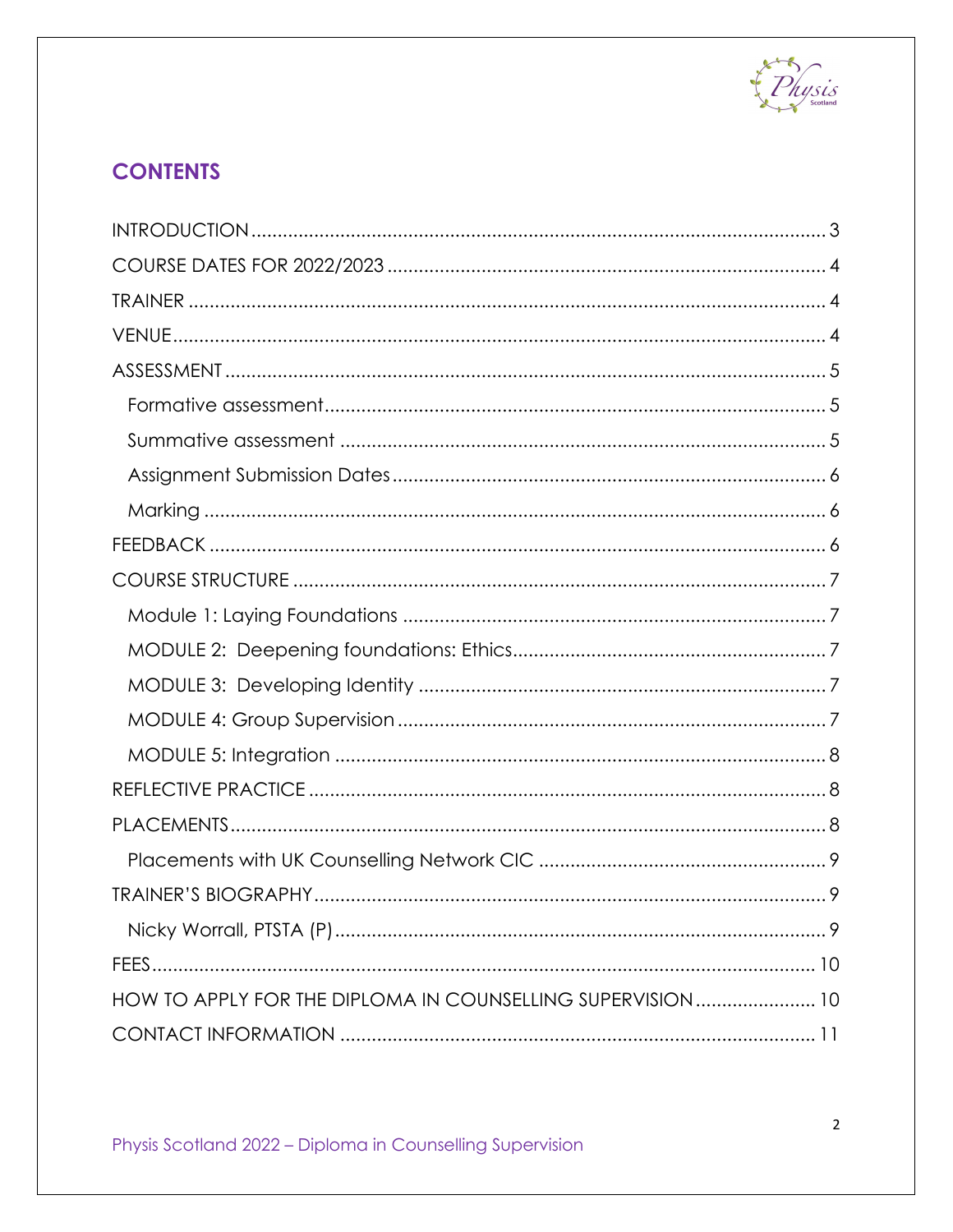

#### <span id="page-2-0"></span>**INTRODUCTION**

The Physis Scotland Diploma in Counselling Supervision programme is an integrative supervision training drawing on TA philosophy and based on a wide range of theories.

Starting in **October 2022**, the Physis Scotland Diploma in Supervision course will be delivered over 10 days of highly interactive and experiential training, spread over an 8-month period.

This dynamic training will enable you to:

- Develop an in-depth knowledge of several models of supervision, both developmental and task focussed
- Establish a clear ethical framework for your work as a supervisor, and enable your supervisees to develop their own ethical thinking and practice
- Understand the differences between therapeutic work and supervision, and be able to work at the boundary of these aspects whilst maintaining the role of supervisor
- Learn supervision skills for working with both novice and experienced counsellors, and apply appropriate interventions to working with both groups
- Understand and critique applications of supervision for both individual and group supervision
- Develop your identity as a supervisor based on your own philosophy of supervision.

Applicants must have a COSCA Diploma in Counselling or equivalent minimum level of counselling/psychotherapy training, have worked as a counsellor or psychotherapist for 2 years post Diploma qualification and completed at least 450 hours of practice as a counsellor or psychotherapist. Applicants must be in ongoing supervision for their clinical practice. A basic knowledge of Transactional Analysis would be an advantage, for example attendance at a TA101 or similar.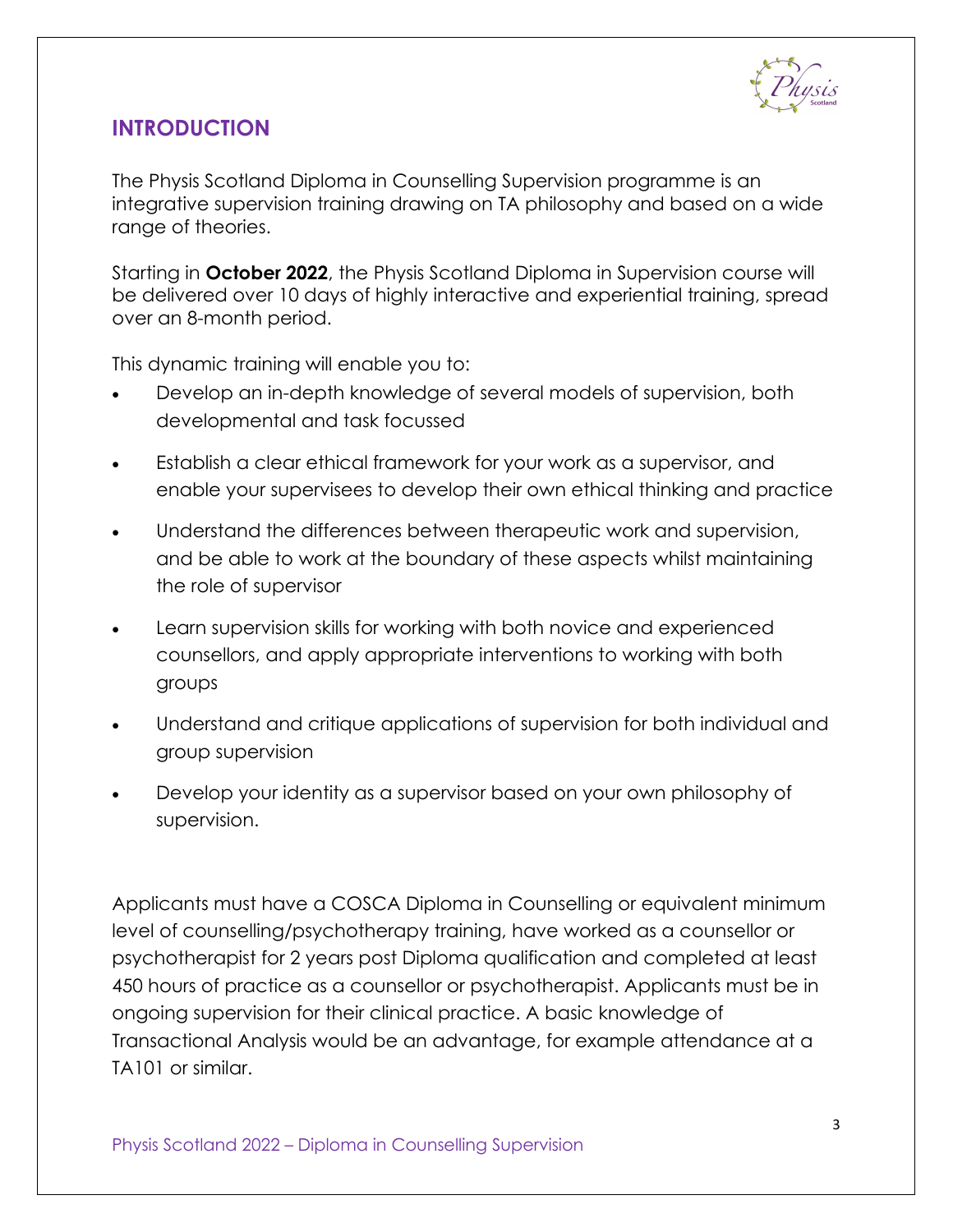

In addition, applicants must be either practicing as a supervisor or will have the opportunity to supervise at least 2 supervisees working with adults over the duration of the course. Applicants currently not practicing as a supervisor will be supported in identifying the placement setting where they will acquire the 24 hours of supervised supervision required for the Diploma award

and will have a "supervision of supervision" contract in place with a Physis Scotland approved supervisor, before commencing the training.

#### <span id="page-3-0"></span>**COURSE DATES FOR 2022/2023**

st/2nd October 2022 (IN PERSON) rd/4th December 2022 (ONLINE) th/5th February 2023 (ONLINE) st/2nd April 2023 (IN PERSON) th/14th May 2023 (IN PERSON)

#### <span id="page-3-1"></span>**TRAINER**

Nicky Worrall, TSTA (P)

#### <span id="page-3-2"></span>**VENUE**

Following the Scottish Government's guidance around the removal of social distancing and updated guidance for colleges and universities, we are delighted to be returning to our premises in Drumsheugh Gardens using a phased approach. This will involve some training weekends being delivered online and some taking place face-to-face.

Face-to-face training will take place at Physis Scotland, 22 Drumsheugh Gardens, Edinburgh, EH3 7RN.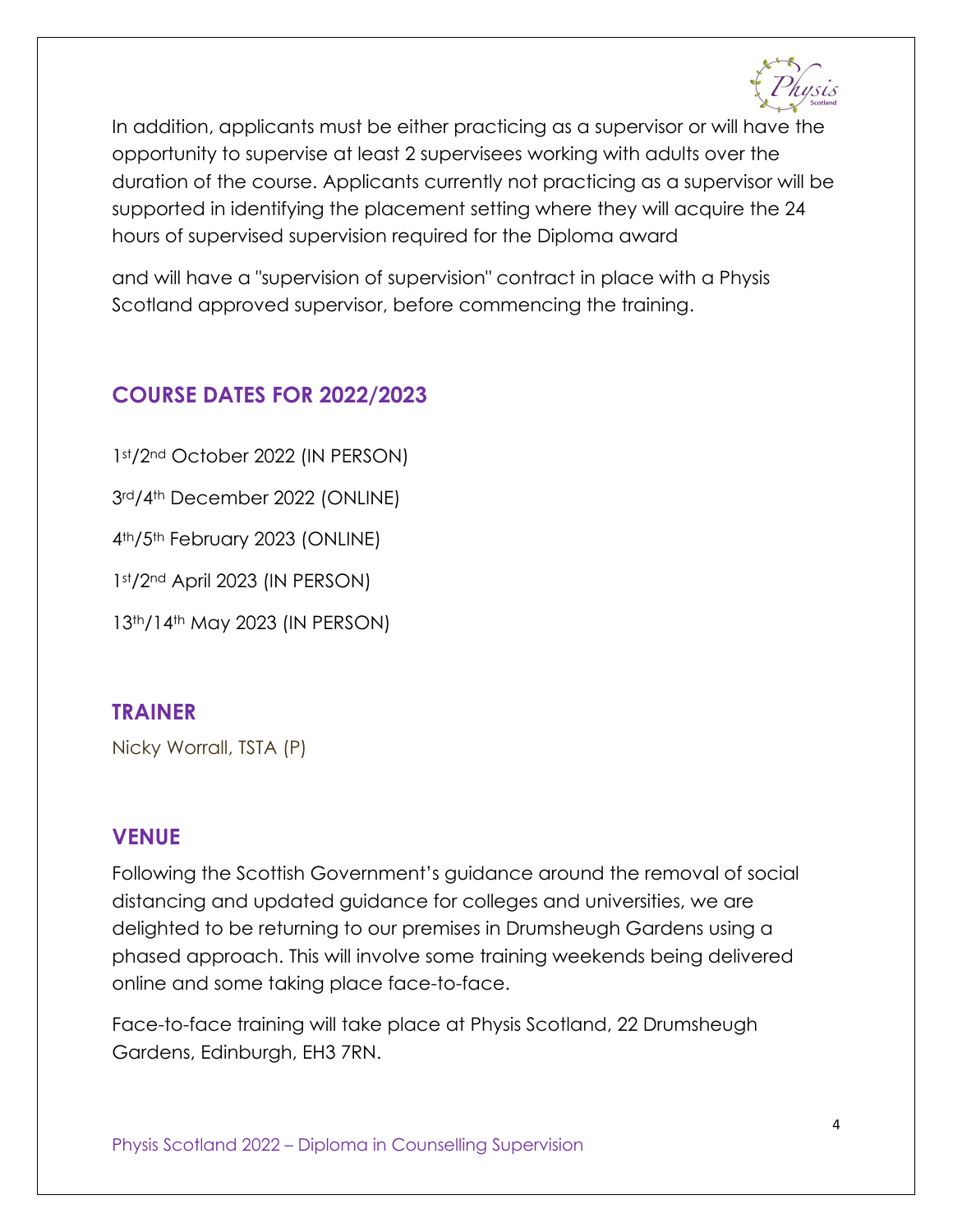December and February training weekends will be delivered online, whilst the October, April and May weekends will be delivered in-person.

We will continue to review our decisions constantly as we receive updated guidance from the Scottish Government and COSCA. Please be assured that your safety is our top priority.

#### <span id="page-4-0"></span>**ASSESSMENT**

#### <span id="page-4-1"></span>**Formative assessment**

This will be made by the course tutor during the training days, evaluating skills development and understanding of theory demonstrated during the training process.

For the Diploma award, the Supervisor of Supervision will be asked to complete an End of Year report. In addition, students will keep a Reflective Learning Journal for the duration of the programme. A sample extract (2-3 pages) from the student's Reflective Learning Journal must be submitted to the course tutor before the final training weekend.

#### <span id="page-4-2"></span>**Summative assessment**

All written assignments will be graded according to the post graduate assessment scales found in the supervision training handbook.

**Essay (3000 words)** - Outline and critically evaluate your philosophy of supervision, including underpinning theories and the ethical framework within which you practice.

**Transcript Analysis** – Complete two transcripts of 5-minute excerpts of live supervision from your practice, including appropriate "front sheet" information, a commentary and a 500-word analysis of the work done in each, referring to supervisory theory.

**Case study (3000 words)** - Describe and critically evaluate your chosen models

Physis Scotland 2022 – Diploma in Counselling Supervision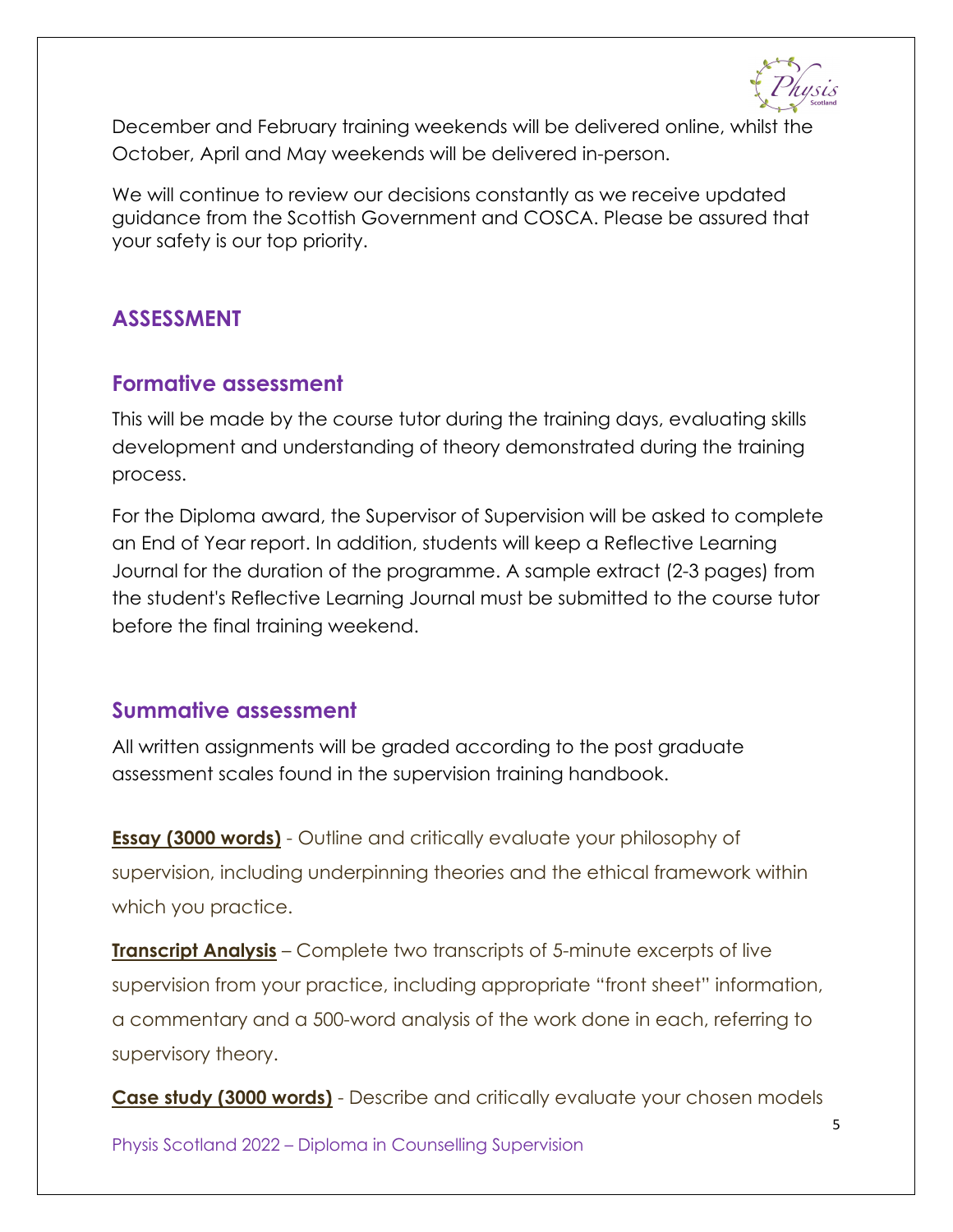

of supervision, demonstrating how your models correspond with your philosophy

of supervision. Please use two case studies from your Supervision practice.

\*All assignments must be submitted in order to complete the Diploma.

# <span id="page-5-0"></span>**Assignment Submission Dates**

The Essay will be submitted by **1st May 2023** Transcript 1 will be submitted by **1st May 2023** The Case study will be submitted by **1st September 2023** Transcript 2 will be submitted by **1st September 2023**

#### <span id="page-5-1"></span>**Marking**

All assignments will be marked by the course tutor in the first instance. A sample of assignments will be double marked anonymously by at least one other marker, before being sent to the Physis Scotland External Examiner for moderation.

# <span id="page-5-2"></span>**FEEDBACK**

At the end of the academic year, your course tutor will provide you with written feedback in the form of an End of Year Report.

Student feedback is collected informally throughout the course, and through a feedback form twice a year, usually mid-year and during the last training weekend. At any point students are invited to contact their course tutor if they are in need of academic or pastoral support.

Administrative queries should be directed to Olivia Burroughs, Physis Scotland Administrator on [enquiries@physisscotland.co.uk](mailto:enquiries@physisscotland.co.uk) or 07927 557217.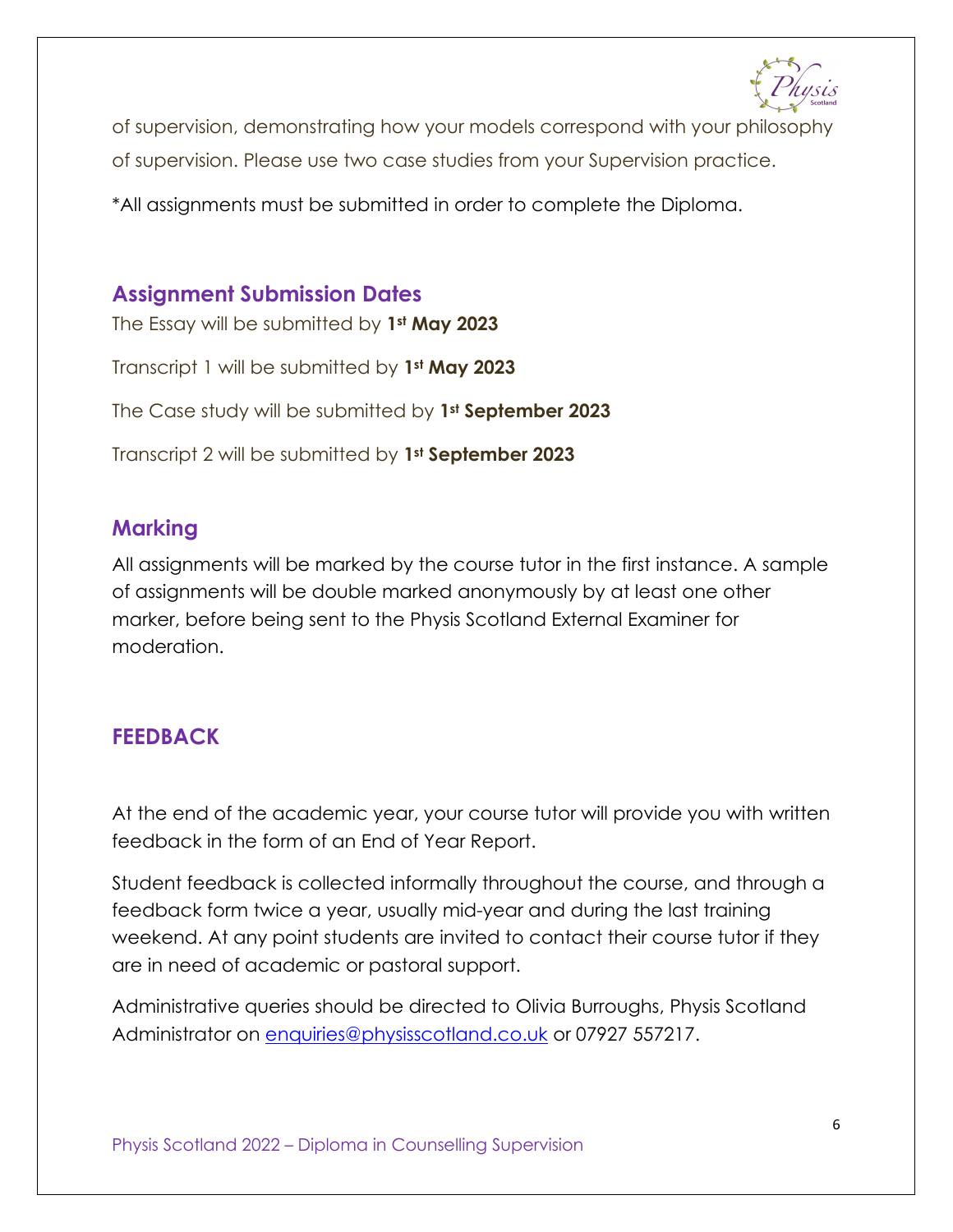

## <span id="page-6-0"></span>**COURSE STRUCTURE**

#### <span id="page-6-1"></span>**Module 1: Laying Foundations – Days 1 and 2**

- What is supervision? Introduction to theory and models of supervision
- The supervision frame: roles of supervisee and supervisor
- Contracting in supervision
- Supervision skills practice
- Reflective group space

#### <span id="page-6-2"></span>**MODULE 2: Deepening foundations: Ethics – Days 3 and 4**

- Ethics, safeguarding, dilemmas and the development of ethical maturity
- The transition from practitioner to supervisor
- Unconscious process in ethical decision making
- Models of supervision
- Supervision skills practice

#### <span id="page-6-3"></span>**MODULE 3: Developing Identity – Days 5 and 6**

- Parallel process
- Anti-discriminatory practice
- Challenge in supervision
- Working creatively
- Development of own philosophy and identity in supervision

#### <span id="page-6-4"></span>**MODULE 4: Group Supervision – Days 7 and 8**

- Theories and principles of group supervision
- Contracting in groups
- Considerations for working with groups
- Creative interventions in groups
- Group skills practice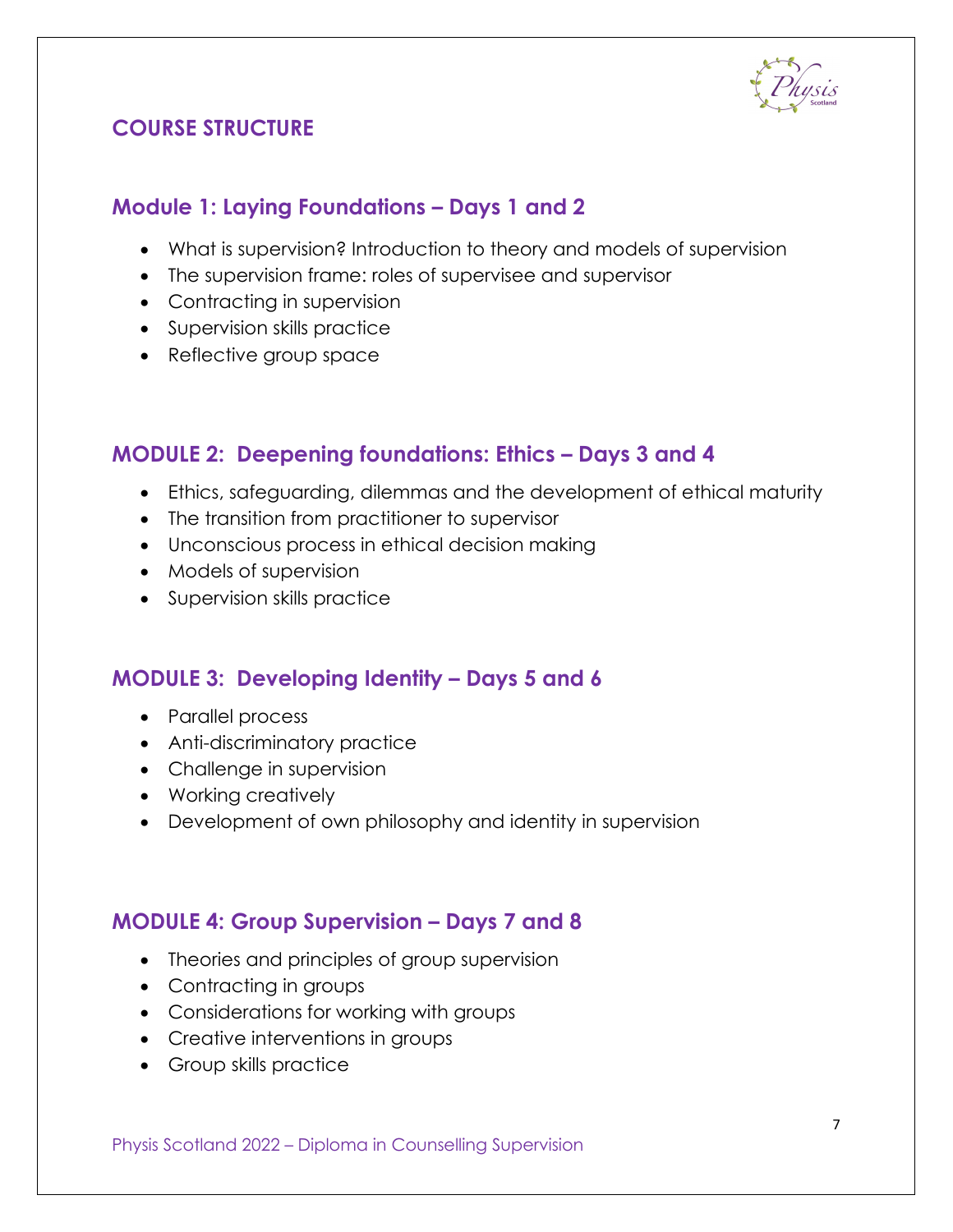

# <span id="page-7-0"></span>**MODULE 5: Integration - Days 9 and 10**

- Teaching in supervision
- Consolidation of own philosophy of supervision
- Supervision of your supervision

#### <span id="page-7-1"></span>**REFLECTIVE PRACTICE** (ongoing throughout the course)

- Coached, observed and peer supervised supervision skills practice across each module
- Supervised supervision practice (total 24 hours required for Diploma)
- Reflective learning journal
- 2 supervised transcript analysis assignments for completion with supervisor of supervision

#### <span id="page-7-2"></span>**PLACEMENTS**

All students are required to make arrangements for a supervision practice placement which

- Offers supervision to qualified counsellors, or to trainee counsellors who have ongoing additional supervision with a qualified supervisor
- Enables audio recording of supervision sessions
- Enables students to complete 24 hours of supervision practice either during or after the programme has ended
- Is supervised at a ratio of 1 hour's supervision of supervision to every 6 hours of supervision practice
- Is supervised by an experienced supervisor with a recognised supervision qualification at Diploma level or by a PTSTA or TSTA

Physis Scotland can support supervision trainees in accessing the cohort of Diploma in Counselling trainees who would be interested in receiving additional

Physis Scotland 2022 – Diploma in Counselling Supervision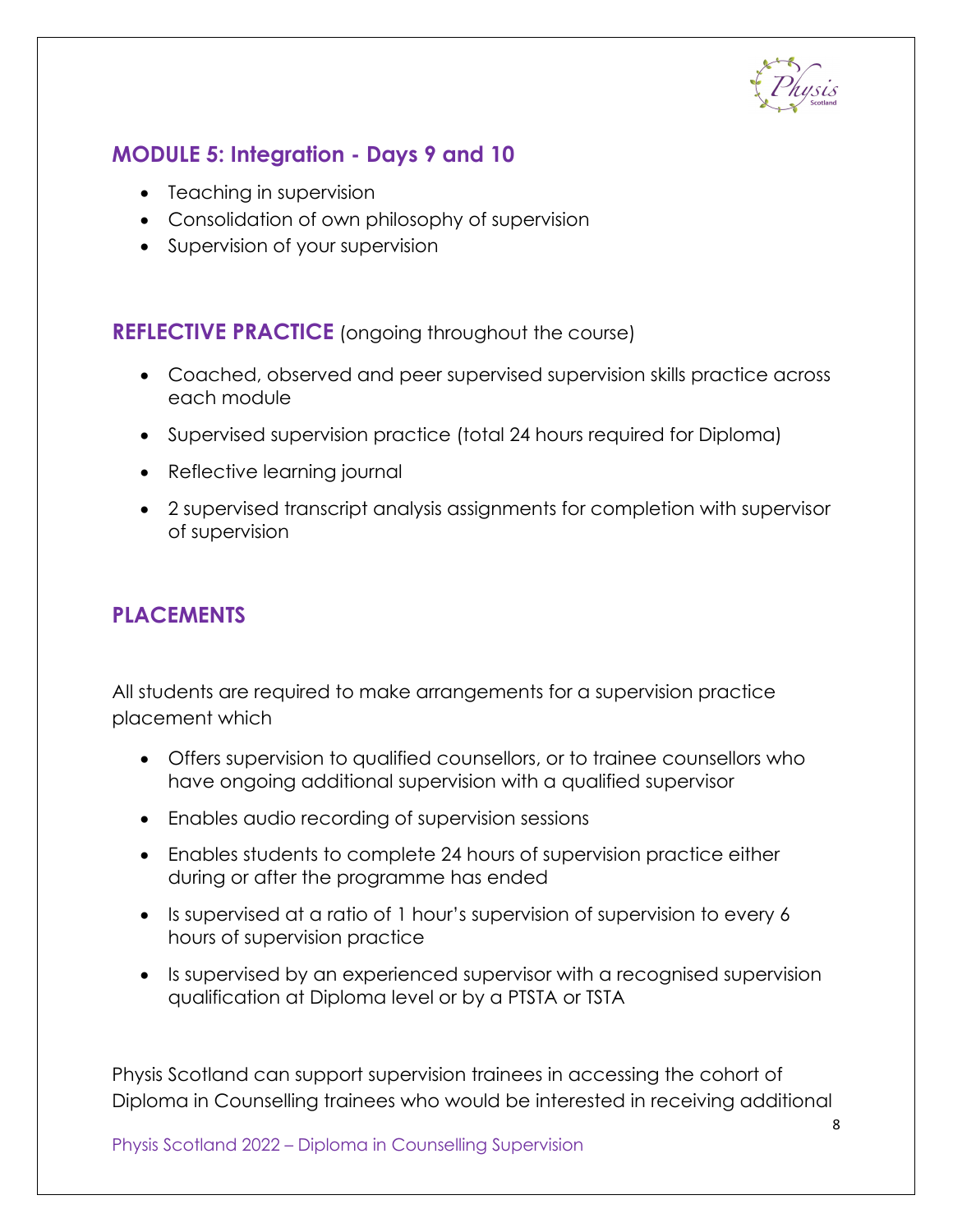free supervision from Trainee Supervisors during the Diploma in Supervision programme.

Supervision trainees are asked to contract with any counsellors being supervised by them that the supervisee counsellor will have a discussion with their existing Principal Supervisor to let them know they are receiving secondary supervision with a trainee supervisor, and to agree what elements of their practice they are bringing to each.

#### <span id="page-8-0"></span>**Placements with UK Counselling Network CIC**

Physis Scotland is currently embarking on an exciting new venture with our colleagues Nathan Gould (PTSTA) and Sally Benson, MBACP and their social enterprise [UK Counselling Network](https://ukcounsellingnetwork.co.uk/) CIC. Launching on the 1st March 2022, Physis Scotland is offering a low-cost counselling service face-to-face based in Drumsheugh Gardens on a Thursday and Fridays daytime initially. The service will be staffed primarily by existing advanced trainees, endorsed to practice on our Diploma in Counselling using TA programme. Physis supervision students can apply to be placed on the list as extra supervisors for the therapists. Please be in touch with Jamie Jeffreys, Placement Co-ordinator is this is of interest to you. Jamie's email contact is [jamie@ukcounsellingnetwork.co.uk](mailto:jamie@ukcounsellingnetwork.co.uk)

Physis Scotland students can complete 6 of their placement hours with UK Counselling Network and the remaining 18 face to face.

#### <span id="page-8-1"></span>**TRAINER'S BIOGRAPHY**

#### <span id="page-8-2"></span>**Nicky Worrall, TSTA (P)**

Nicky is a UKCP registered psychotherapist, supervisor and trainer. Nicky has been in private practice since 2004 and has a special interest in supervision. She has a private practice in Winchester working with clients and supervisees and is a Foundation Year Tutor at Peter Symonds College. Nicky is also a member of the UKATA Ethics Committee.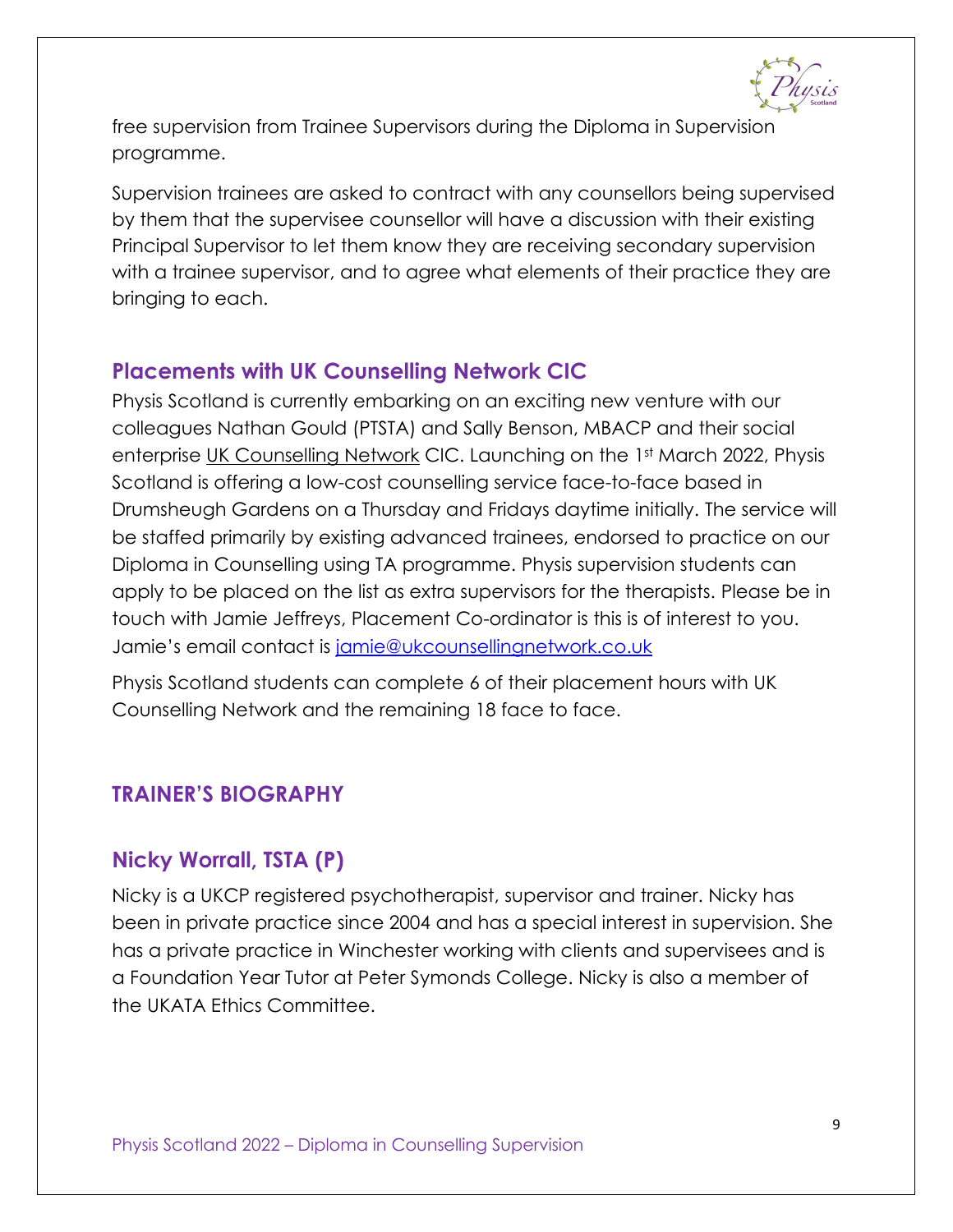

#### <span id="page-9-0"></span>**FEES**

Diploma fee: £1200 (5 taught modules over 5 weekends) £150 deposit plus 3 x £350 if self-funding. If you are being sponsored through your organisation, the fee is £1500. £150 deposit plus the full balance a week before the commencement of the programme.

A deposit as indicated above is required to secure your place. The balance may be paid in full 1 week before the start of the course, or spread over 3 instalments, paid in September, February, and May. Please complete the appropriate section of the registration form to take up the instalment payments option.

Please note: fees for supervision of supervision are not included and are a matter for agreement directly with your supervisor. Physis Scotland holds a list of suitably qualified and experienced supervisors who are willing to supervise student supervisors on the Diploma course.

# <span id="page-9-1"></span>**HOW TO APPLY FOR THE DIPLOMA IN COUNSELLING SUPERVISION**

To apply for the Diploma in Counselling Supervision, you need to complete and return an application form and attach a copy of your CV along with a copy of your professional indemnity insurance and professional memberships. In addition, you need to attach a personal statement where you tell us why you are applying for the course.

Once we receive your application, we will make contact with your referees. Upon receipt of satisfactory references, you will be offered an unconditional place on the course.

If you would like to apply for the course and have not received an application form with this booklet, please contact [enquiries@physisscotland.co.uk](mailto:enquiries@physisscotland.co.uk) or 07927 557217 to request your application form. Please also contact us if you have any other questions about the course. The deadline for applications for the Diploma in Counselling Supervision is **20th September 2022**.